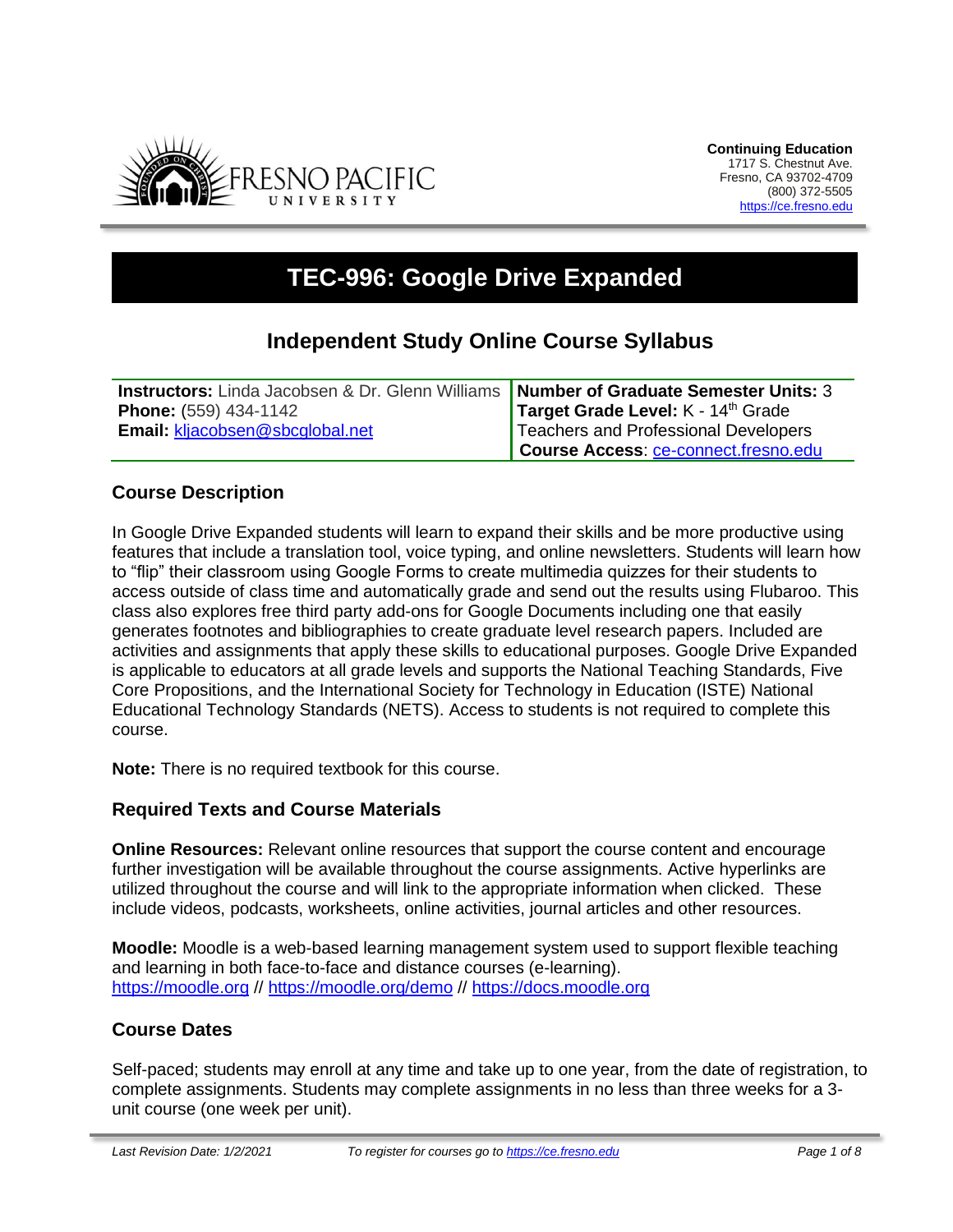## **National Standards Addressed in This Course**

### **National Board for Professional Teaching Standards (NBPTS)**

[\(http://www.nbpts.org/standards-five-core-propositions/\)](http://www.nbpts.org/standards-five-core-propositions/)

First published in 1989 and updated in 2016, *[What Teachers Should Know and Be Able to Do](http://www.accomplishedteacher.org/)* articulates the National Board's Five Core Propositions for teaching. The Five Core Propositions comparable to medicine's Hippocratic Oath — set forth the profession's vision for accomplished teaching. Together, the propositions form the basis of all National Board Standards and the foundation for National Board Certification. Course assignments have been designed so students can demonstrate excellence against these professional teaching standards whenever possible.

- Proposition 1: Teachers are committed to students and their learning
- Proposition 2: Teachers know the subject they teach and how to teach those subjects to students
- Proposition 3: Teachers are responsible for managing and monitoring student learning
- Proposition 4: Teachers think systematically about their practice and learn from experience
- Proposition 5: Teachers are members of learning communities

#### **National Standards for Teachers**

The projects contained in this course are closely aligned to the ISTE National Educational Technology Standards (NETS- for Teachers). Numbers in parentheses following each learning outcome above refer to the National Educational Technology Standards category to which the outcome is linked. The categories are:

ISTE Standards for Teachers [\(http://www.iste.org/standards/standards/standards-for-teachers\)](http://www.iste.org/standards/standards/standards-for-teachers)

- I. Facilitate and Inspire Student Learning and Creativity
- II. Design and Develop Digital-Age Learning Experiences and Assessments
- III. Model Digital-Age Work and Learning
- IV. Promote and Model Digital Citizenship and Responsibility
- V. Engage in Professional Growth and Leadership

#### **Continuing Education Program Student Learning Outcomes**

| CE <sub>1</sub> | Demonstrate proficient written communication by articulating a clear focus,<br>synthesizing arguments, and utilizing standard formats in order to inform and<br>persuade others, and present information applicable to targeted use.                                    |
|-----------------|-------------------------------------------------------------------------------------------------------------------------------------------------------------------------------------------------------------------------------------------------------------------------|
| CE <sub>2</sub> | Demonstrate comprehension of content-specific knowledge and the ability to apply it<br>in theoretical, personal, professional, or societal contexts.                                                                                                                    |
| CE <sub>3</sub> | Reflect on their personal and professional growth and provide evidence of how such<br>reflection is utilized to manage personal and professional improvement.                                                                                                           |
| CE <sub>4</sub> | Apply critical thinking competencies by generating probing questions, recognizing<br>underlying assumptions, interpreting and evaluating relevant information, and<br>applying their understandings to the professional setting.                                        |
| CE <sub>5</sub> | Reflect on values that inspire high standards of professional and ethical behavior as<br>they pursue excellence in applying new learning to their chosen field.                                                                                                         |
| CE <sub>6</sub> | Identify information needed in order to fully understand a topic or task, organize that<br>information, identify the best sources of information for a given enquiry, locate and<br>critically evaluate sources, and accurately and effectively share that information. |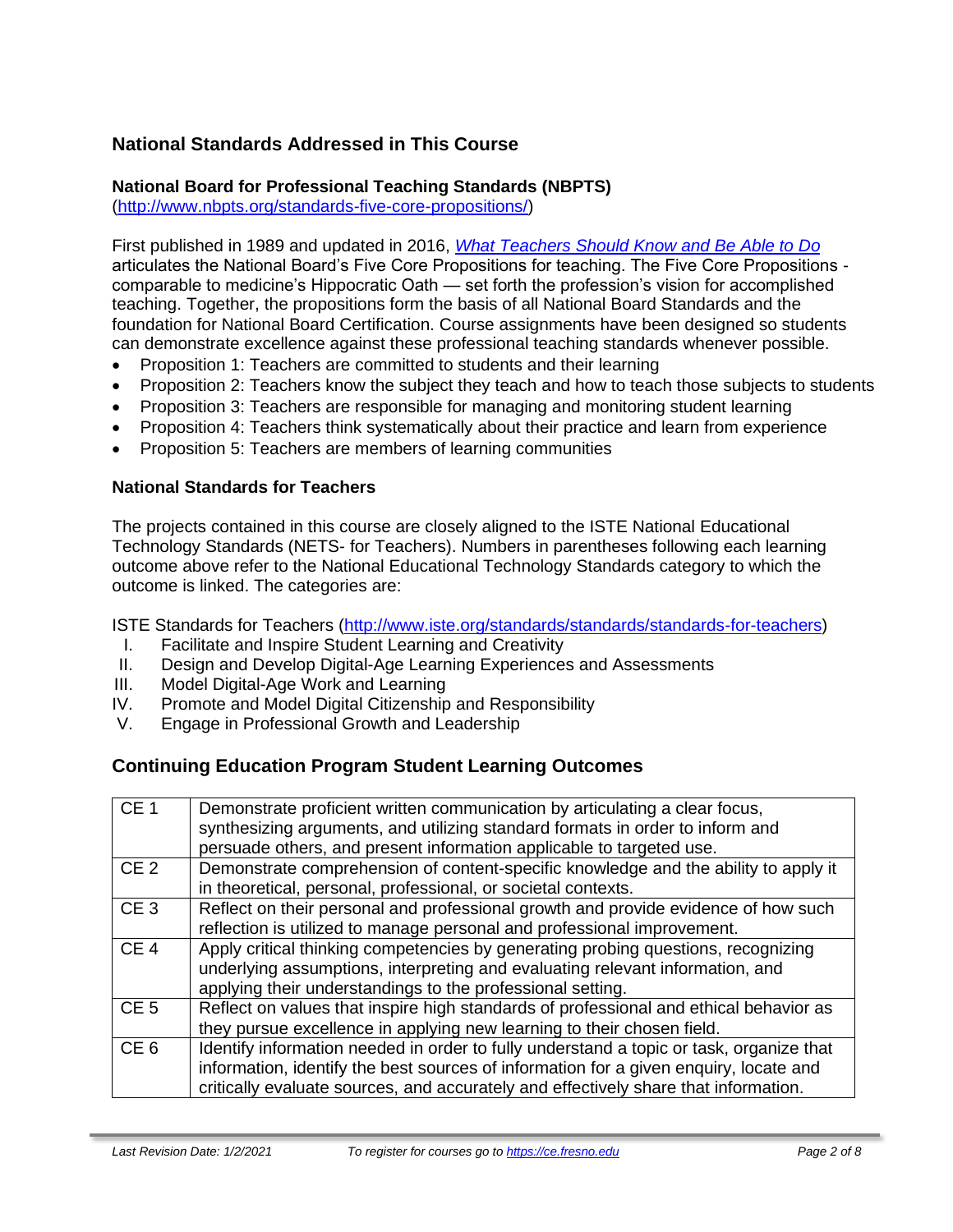## **Student Learning Outcomes (SLOs) for This Course**

|    | <b>Student Learning Outcomes for This Course</b><br>By the end of this course student will be able to:                    | <b>National Standards</b><br><b>Addressed in This</b><br>Course* | <b>Continuing</b><br><b>Education Program</b><br><b>Student Learning</b><br><b>Outcomes</b><br>Addressed** |
|----|---------------------------------------------------------------------------------------------------------------------------|------------------------------------------------------------------|------------------------------------------------------------------------------------------------------------|
| 1. | Demonstrate their ability to use Google Drive<br>and the associated applications to complete<br>all assignments.          | <b>NETS III</b>                                                  | CE 2, CE 6                                                                                                 |
|    | 2. Assess the functionality of a variety of<br>Google add-ons and be able to communicate<br>their assessment to others    | NETS III, IV,                                                    | <b>CE 1, CE 6</b>                                                                                          |
| 3. | Apply previous learning and apply it to using<br>Google Documents on a mobile devise.                                     | NETS III,                                                        | <b>CE 1, CE 6</b>                                                                                          |
|    | 4. Expand their ability to communicate to<br>broader audiences and design and<br>implement using Google tools and add-ons | NETS I, III, IV, V                                               | <b>CE1, CE2</b>                                                                                            |
| 5. | Create lessons that apply the concept of the<br>flipped classroom.                                                        | NETS I, II, III,                                                 | CE1, CE 4,                                                                                                 |
| 6. | Employ different tools to automate the<br>scoring process for Google Forms quizzes.                                       | NETS I, II, III                                                  | CE <sub>4</sub>                                                                                            |
|    | 7. Write a graduate level educationally based<br>research paper supported by a Google add-<br><sub>on</sub>               | NETS III, IV                                                     | CE 1, CE 2, CE 3,<br>CE 5, CE 6                                                                            |
| 8. | Reflect on the learning that took place in this<br>class and extend their thinking to future<br>applications              | NETS IV, V                                                       | CE <sub>3</sub>                                                                                            |

\* Please refer to the section on **National Standards Addressed in This Course**

\*\* Please refer to the section on **Continuing Education Program Student Learning Outcomes**

## **Topics, Assignments, and Activities**

| <b>Module</b><br><b>Module Title</b> | <b>Module Assignments and Activities</b>                      | <b>Points</b><br><b>Possible</b><br>for Each<br><b>Assignment</b> |
|--------------------------------------|---------------------------------------------------------------|-------------------------------------------------------------------|
| <b>Welcome Module</b>                | Introduction video<br>$\bullet$                               |                                                                   |
|                                      | <b>Course Syllabus</b><br>$\bullet$                           |                                                                   |
|                                      | Introduce Yourself Forum<br>$\bullet$                         |                                                                   |
|                                      | <b>Moodle Online Tutorial</b><br>$\bullet$                    |                                                                   |
| Module $1 -$                         | Assignment 2.1: Learning Styles<br>$\bullet$                  | 8 pts                                                             |
| Google Drive Setup,                  | Forum 2.1: Strengths of Good Applications<br>$\bullet$        | 2 pts                                                             |
| Review, and Tutorials                |                                                               |                                                                   |
| Module $2 -$                         | Assignment 3.1: Selecting and Evaluating Add-ons<br>$\bullet$ | 2 pts                                                             |
| Working with Add-ons                 | Forum 3.1: Using Google Drive Add-ons<br>$\bullet$            | 2 pts                                                             |
| Module $3 -$                         | Assignment 4.1: Voice Typing Lessons<br>$\bullet$             | 8 pts                                                             |
| Using Google Add-                    | Forum 4.1: Voice Typing Experience<br>$\bullet$               | 2 pts                                                             |
| ons                                  |                                                               |                                                                   |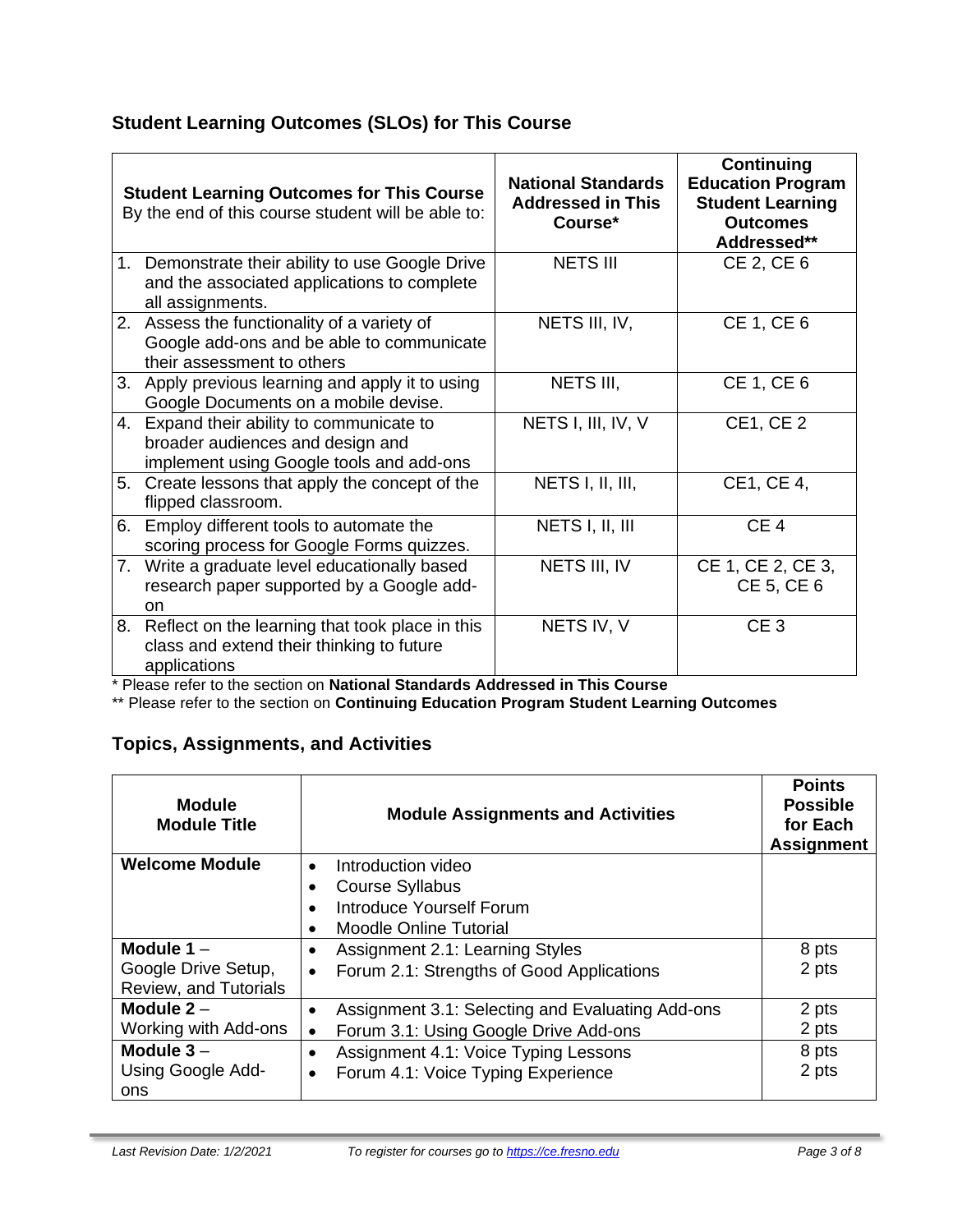| <b>Module</b><br><b>Module Title</b>                                         | <b>Module Assignments and Activities</b>                                     | <b>Points</b><br><b>Possible</b><br>for Each<br><b>Assignment</b> |
|------------------------------------------------------------------------------|------------------------------------------------------------------------------|-------------------------------------------------------------------|
| Module $4-$                                                                  | Assignment 5.1: Mobile Document<br>$\bullet$                                 | 8 pts                                                             |
| <b>Using Google Drive</b><br>on a Mobile Device                              | Forum 5.1: Mobile Devices<br>$\bullet$                                       | 2 pts                                                             |
| Module $5-$<br><b>Using Special</b><br>Characters                            | Assignment 6.1: Special Characters<br>$\bullet$                              | 2 pts                                                             |
| Module $6-$<br><b>Creating a Newsletter</b><br><b>Using Google Slides</b>    | Assignment 7.1: Google Slides Newsletter<br>$\bullet$                        | 12 pts                                                            |
| Module $7 -$<br><b>Using Google</b><br>Translate                             | Assignment 8.1: Using the Google Translate Add-on<br>$\bullet$               | 8 pts                                                             |
| Module $8-$<br><b>Flipping Your</b><br>Classroom with<br>Google Forms        | Assignment 9.1: Using Google Forms for the Flipped<br>$\bullet$<br>Classroom | 8 pts                                                             |
| Module $9-$<br><b>Automatic Grading</b><br>with Google Forms<br>and Flubaroo | Assignment 10.1 Automatically Graded Quiz in Google<br>$\bullet$<br>Forms    | 8 pts                                                             |
| Module 10-<br>Using Google for<br><b>Research Papers</b>                     | Assignment 11.1: Research Paper<br>$\bullet$                                 |                                                                   |
| Module 11-<br><b>Course Reflection</b>                                       | Assignment 12.1: Course Reflection<br>$\bullet$                              |                                                                   |
| Course Wrap-up-                                                              | <b>Final Reflection Forum</b><br>$\bullet$                                   |                                                                   |
| Grading and                                                                  | <b>Course Evaluation</b><br>$\bullet$                                        |                                                                   |
| Evaluation                                                                   | <b>Course Completion Checklist</b><br>$\bullet$                              |                                                                   |
|                                                                              | <b>Grade Request / Transcript Request</b>                                    |                                                                   |
|                                                                              | <b>TOTAL POINTS</b>                                                          | 88 points                                                         |

## **Grading Policies, Rubrics, and Requirements for Assignments**

#### **Grading Policies**

- Assignments will be graded per criteria presented in the course rubrics.
- $A = 90-100\%$  and  $B = 80-89\%$ , (anything below 80% will not receive credit.)
- The discernment between an A or a B letter grade is at the discretion of the instructor based on the quality of work submitted (see course rubrics).
- Coursework falling below a B grade will be returned with further instructions.
- All assignments must be completed to receive a grade and are expected to reflect the quality that teacher-training institutions require of professional educators. If completed assignments do not meet this standard, students will be notified with further instructions from the instructor.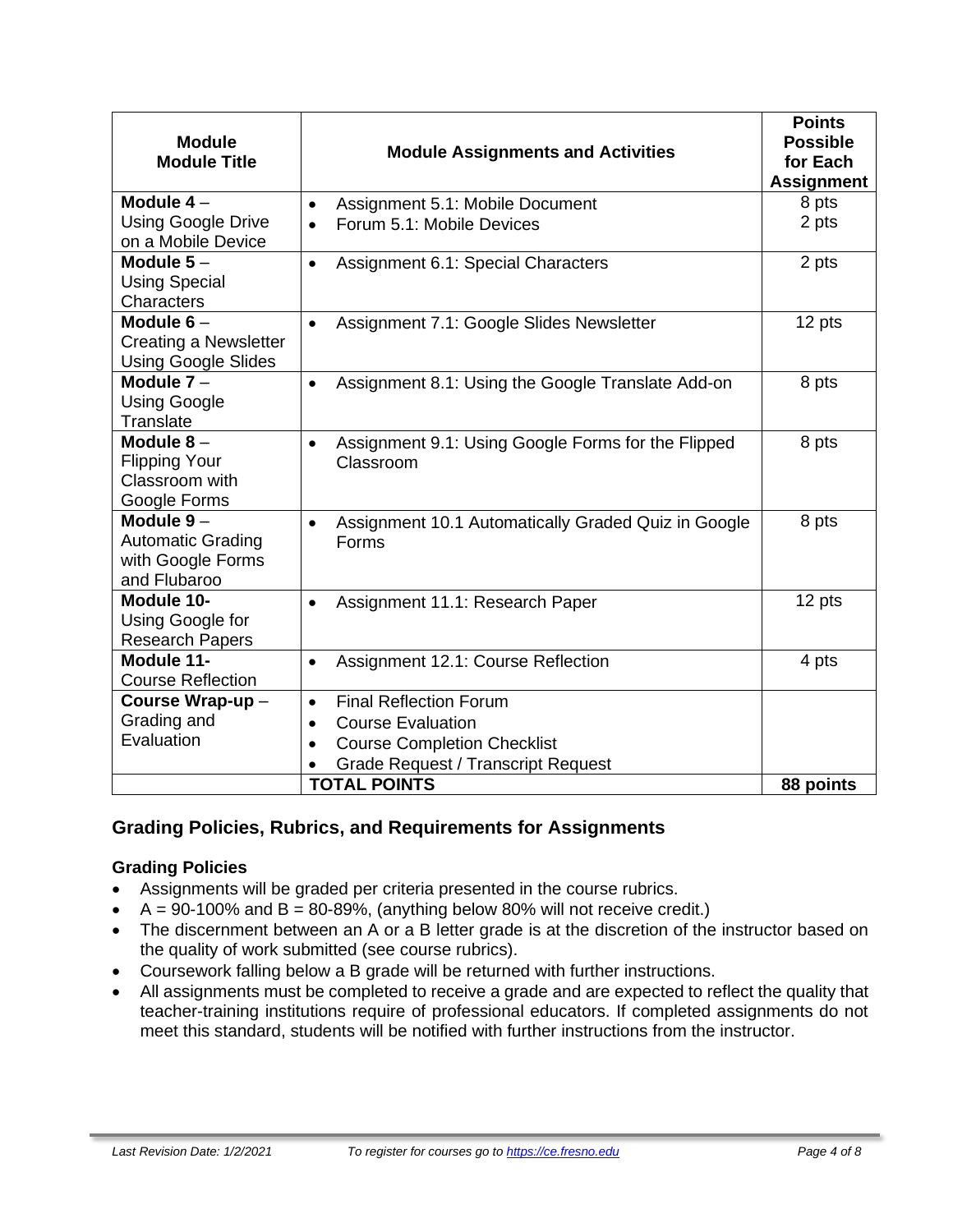#### **Grading Rubrics**

| Grade     | <b>Percent</b> | <b>Description</b> | <b>Rubric</b>                                                                                                                                                                                   |
|-----------|----------------|--------------------|-------------------------------------------------------------------------------------------------------------------------------------------------------------------------------------------------|
| A         | 90-100%        | Excellent          | Meets all course / assignment requirements with<br>significant evidence of subject mastery and<br>demonstration of excellent graduate level<br>professional development scholarship.            |
| B         | 80-89%         | Very Good          | Adequately meets criteria for all course/assignment<br>requirements - demonstrates subject competency<br>with very good graduate level professional<br>development scholarship.                 |
| <b>NC</b> | Below 80%      | Unacceptable       | Does not meet the minimum criteria for all<br>course/assignment requirements and demonstrated<br>little, if any, evidence of acceptable graduate level<br>professional development scholarship. |

#### **Writing Requirements**

- **Superior:** Writing is clear, succinct, and reflects graduate level expectations. Clearly addresses all parts of the writing task. Maintains a consistent point of view and organizational structure. Include relevant facts, details, and explanations.
- **Standard:** Writing is acceptable with very few mistakes in grammar and spelling. Addresses most parts of the writing task. Maintains a mostly consistent point of view and organizational structure. Include mostly relevant facts, details, and explanations.
- **Sub-standard:** Writing contains noticeable mistakes in grammar and spelling. Does not address all parts of the writing task. Lacks a consistent point of view and organization structure. May include marginally relevant facts, details, and explanations.

#### **Lesson Plan Requirements**

- **Superior:** Instructional goals and objectives clearly stated. Instructional strategies appropriate for learning outcome(s). Method for assessing student learning and evaluating instruction is clearly delineated and authentic. All materials necessary for student and teacher to complete lesson clearly listed.
- **Standard:** Instructional goals and objectives are stated but are not easy to understand. Some instructional strategies are appropriate for learning outcome(s). Method for assessing student learning and evaluating instruction is present. Most materials necessary for student and teacher to complete lesson are listed.
- **Sub-standard:** Instructional goals and objectives are not stated. Learners cannot tell what is expected of them. Instructional strategies are missing or strategies used are inappropriate. Method for assessing student learning and evaluating instruction is missing. Materials necessary for student and teacher to complete lesson are missing.

#### **Discussion Forum Requirements**

- **Superior:** Response was at least 1 page (3 fully developed paragraphs) in length. Thoroughly answered all the posed questions, followed all the assignment directions, proper grammar and no spelling errors. Language is clear, concise, and easy to understand. Uses terminology appropriately and is logically organized.
- **Standard:** Response was ½ to 1 page in length (2-3 fully developed paragraphs). Answered all the questions but did not provide an in-depth analysis, followed most of the assignment directions, proper grammar and no spelling errors. Language is comprehensible, but there a few passages that are difficult to understand. The organization is generally good.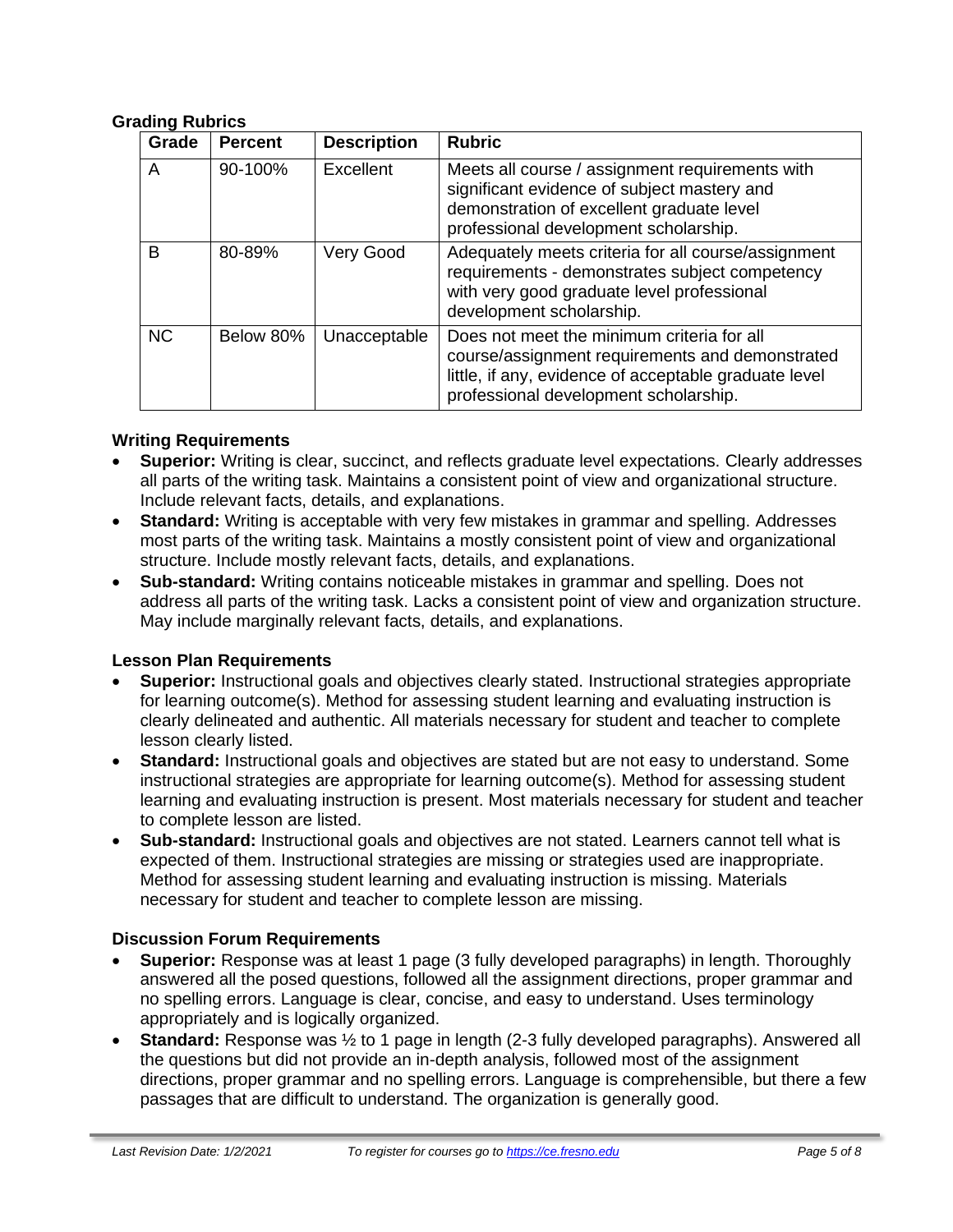• **Sub-standard:** Response was less than ½ page in length (1 paragraph). Did not answer all the required questions and/or statements or responses were superficial, vague, or unclear, did not follow the assignment directions, many grammar and spelling errors. Is adequately written, but may use some terms incorrectly; may need to be read two or more times to be understood.

### **Instructor/Student Contact Information**

Throughout the course participants will be communicating with the instructor and their classmates on a regular basis using asynchronous discussion forums. A virtual office is utilized for class questions and students are provided with instructor contact information in the event they want to make email or phone contact. In addition, students are encouraged to email or phone the instructor at any time. Students will also receive feedback on the required assignments as they are submitted.

#### **Discussion Forums**

Participation is an important expectation of this course and all online courses. Online discussions promote reflection and analysis while allowing students to appreciate and evaluate positions that others express. While students may not be engaging with the same students throughout this course they will be expected to offer comments, questions, and replies to the discussion question whenever possible. The faculty role in the discussion forum is that of an observer and facilitator.

#### **Coursework Hours**

Based on the Carnegie Unit standard, a unit of graduate credit measures academic credit based on the number of hours the student is engaged in learning. This includes all time spent on the course: reading the textbook, watching videos, listening to audio lessons, researching topics, writing papers, creating projects, developing lesson plans, posting to discussion boards, etc. Coursework offered for FPU Continuing Education graduate credit adheres to 45 hours per semester unit for the 900-level courses. Therefore, a student will spend approximately 135 hours on a typical 3-unit course.

#### **Services for Students with Disabilities**

Students with disabilities are eligible for reasonable accommodations in their academic work in all classes. In order to receive assistance, the student with a disability must provide the Academic Support Center with documentation, which describes the specific disability. The documentation must be from a qualified professional in the area of the disability (i.e. psychologist, physician or educational diagnostician). Students with disabilities should contact the Academic Support Center to discuss academic and other needs as soon as they are diagnosed with a disability. Once documentation is on file, arrangements for reasonable accommodations can be made. For more information and for downloadable forms, please go to [https://www.fresno.edu/students/academic](https://www.fresno.edu/students/academic-support/services-students-disabilities)[support/services-students-disabilities.](https://www.fresno.edu/students/academic-support/services-students-disabilities)

#### **Plagiarism and Academic Honesty**

All people participating in the educational process at Fresno Pacific University are expected to pursue honesty and integrity in all aspects of their academic work. Academic dishonesty, including plagiarism, will be handled per the procedures set forth in the Fresno Pacific University Catalogue <https://www.fresno.edu/students/registrars-office/academic-catalogs>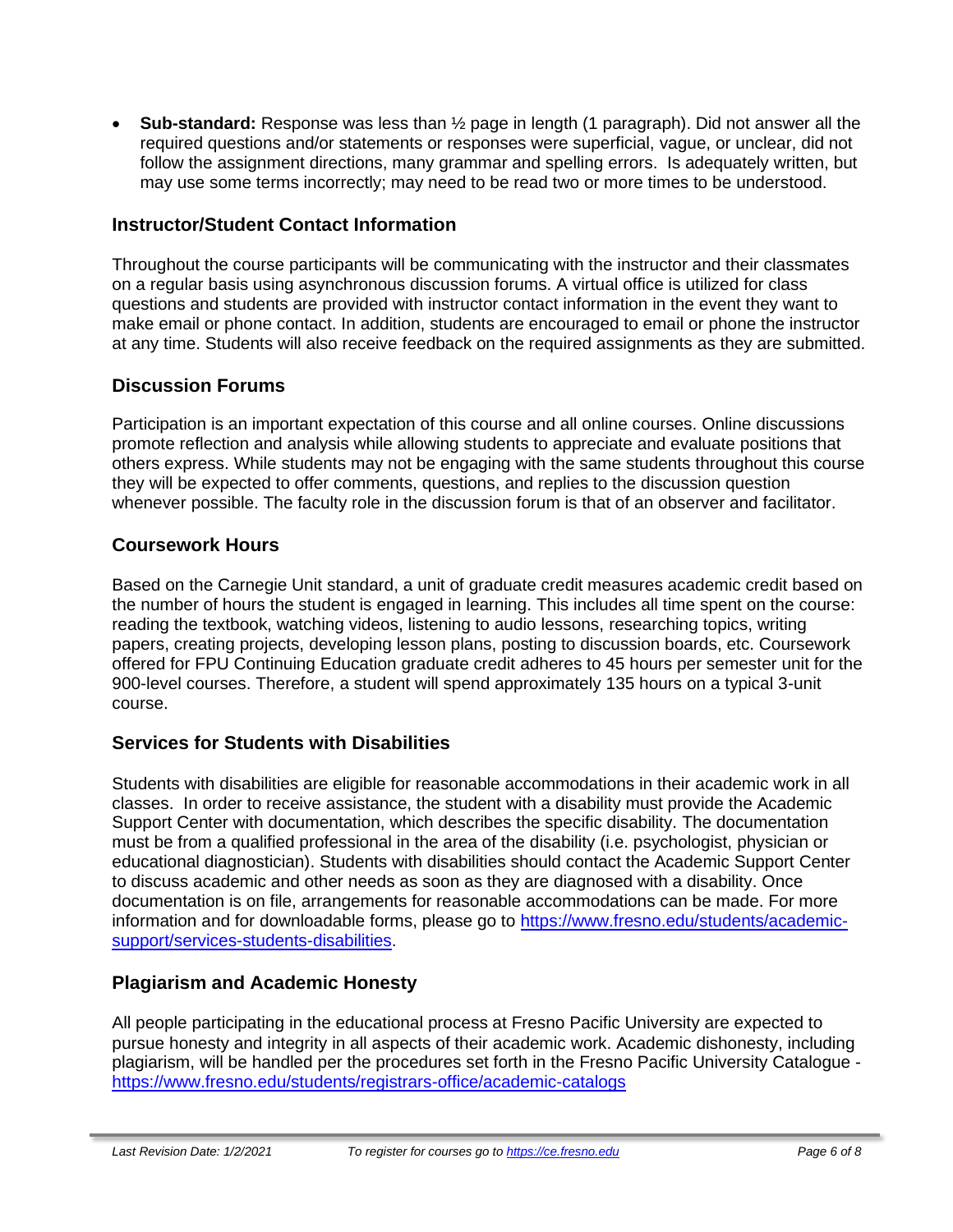## **Technology Requirements**

To successfully complete the course requirements, course participants will need Internet access, can send and receive email, know how to manage simple files in a word processing program, and have a basic understanding of the Internet. Please remember that the instructor is not able to offer technical support. If you need technical support, please contact your Internet Service Provider.

**Moodle:** This course will be delivered totally online. Moodle is a learning management system that provides students access to online resources, documents, graded assignments, quizzes, discussion forums, etc. Moodle is easy to learn and has a friendly user interface. To learn more about Moodle, go to [https://docs.moodle.org/33/en/Student\\_FAQ.](https://docs.moodle.org/33/en/Student_FAQ) There are also some student tutorials on the Center for Online Learning website at Fresno Pacific University - [https://col.fresno.edu/student.](https://col.fresno.edu/student)

**Moodle Site Login and Passwords:** Students will need to have internet access to log onto [https://ce-connect.fresno.edu.](https://ce-connect.fresno.edu/) The username and password numbers for Moodle access will be sent to you by the university using the email address you submitted at the time of registration. The instructor will then contact you with a welcome communication. If you need help with your username and password recovery, please contact the Continuing Education office at (800) 372- 5505 or (559) 453-2000 during regular office hours - Mon-Fri 8:00 am to 5:00 pm. or email them at [prof.dev@fresno.edu.](mailto:prof.dev@fresno.edu)

**Getting Help with Moodle:** If you need help with Moodle, please contact the Center for Online Learning (COL), by telephone or the website. Help by phone (559) 453-3460 is available Mon-Thurs 8:00 am to 8:00 pm and on Fridays from 8:00 am to 5:00 pm, or by filling out a "Request Services" form at [https://col.fresno.edu/contact/request-services.](https://col.fresno.edu/contact/request-services) Please identify that you are with the "School = Continuing Education".

#### **Final Course Grade and Transcripts**

When all work for the course has been completed, students will need to logon to the Continuing Education website [\(https://ce.fresno.edu/my-account\)](https://ce.fresno.edu/my-account) and "Request Final Grade". Once the instructor receives the requests and submits the grade online, students may log back in to view their Final Grade Report or order transcripts online. Please allow at least two weeks for the final grade to be posted. For more information, see the Continuing Education Policies and Procedures at [https://ce.fresno.edu/ce-policies-and-procedures.](https://ce.fresno.edu/ce-policies-and-procedures)

#### **University Policies and Procedures**

Students are responsible for becoming familiar with the information presented in the Academic Catalog and for knowing and observing all policies and procedures related to their participation in the university community. A summary of university policies may be found on the university website at [https://www.fresno.edu/students/registrars-office/academic-catalogs.](https://www.fresno.edu/students/registrars-office/academic-catalogs)

#### **Fresno Pacific University Student Learning Outcomes**

**Student Learning Outcomes Oral Communication:** Students will *exhibit* clear, engaging, and confident oral communication – in both individual and group settings – and will critically *evaluate*  content and delivery components.